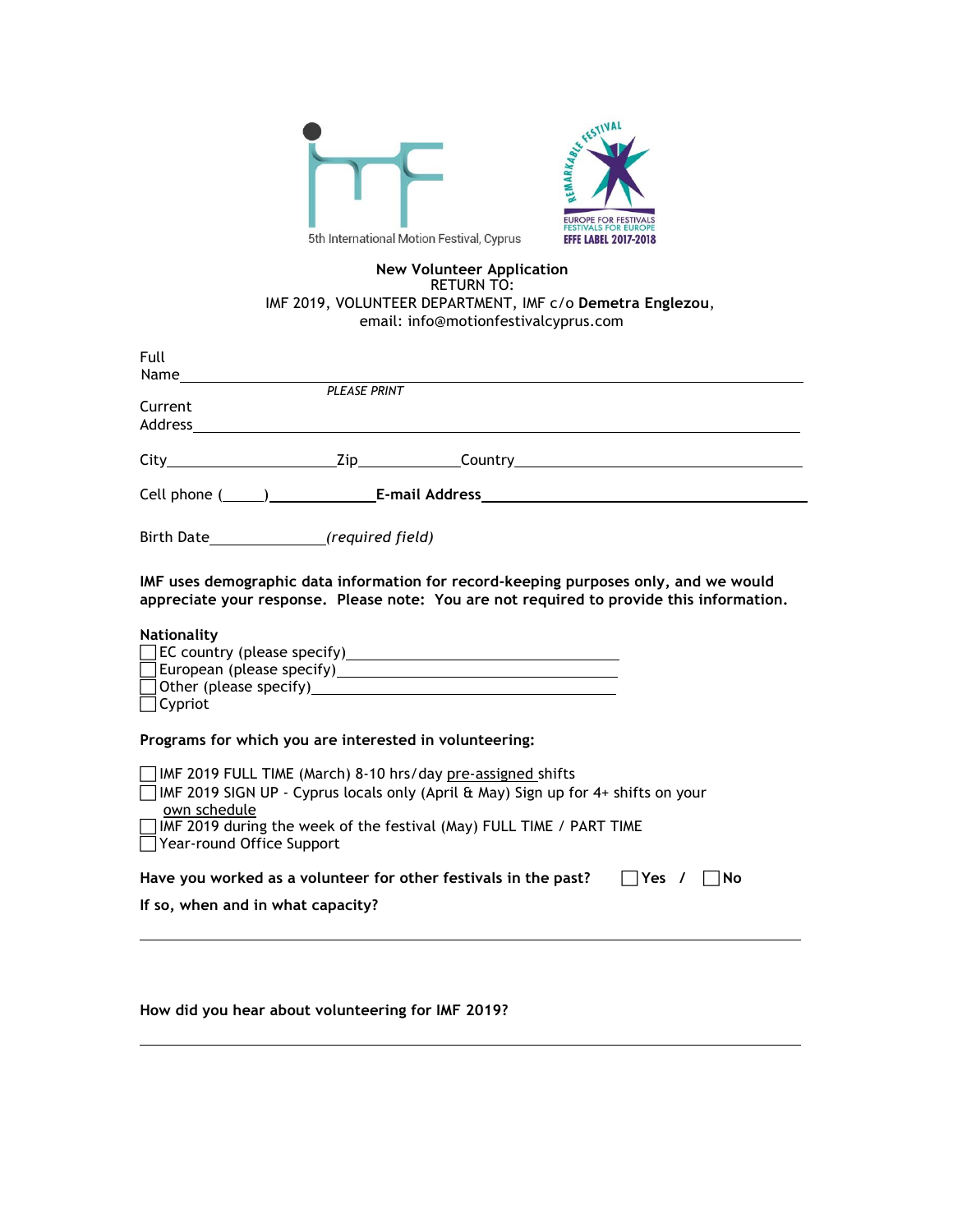## **Volunteer Skills**

| What languages do you speak fluently?                                                               |
|-----------------------------------------------------------------------------------------------------|
| Would you like to be considered for a translator position?<br> Yes /<br> No                         |
| Do you have computer skills?<br>$\Box$ Yes / $\Box$ No                                              |
| If yes, which programs do you know?                                                                 |
| □Filemaker Pro □Word □Excel □QuarkExpress                                                           |
| □ Other / Please list:                                                                              |
|                                                                                                     |
| Are you willing to do physical labor as part of volunteering?<br>$\Box$ Yes / $\Box$ No             |
| Are you willing to drive as part of volunteering?<br>   Yes /<br>   No                              |
| Do you have cash handling experience?<br>$\Box$ Yes / $\Box$ No                                     |
| $\Box$ Yes<br>$\Box$ No<br>Do you have a current own medical health insurance policy?<br>$\sqrt{ }$ |
|                                                                                                     |
| Please tell us about your festival or event experience.                                             |
|                                                                                                     |
|                                                                                                     |
|                                                                                                     |
|                                                                                                     |
|                                                                                                     |
| Please tell us about any previous volunteer experience.                                             |
|                                                                                                     |
|                                                                                                     |
|                                                                                                     |
|                                                                                                     |
|                                                                                                     |
|                                                                                                     |
| Are there any special skills you would like to tell us about?                                       |
|                                                                                                     |
|                                                                                                     |
|                                                                                                     |
|                                                                                                     |
|                                                                                                     |
|                                                                                                     |